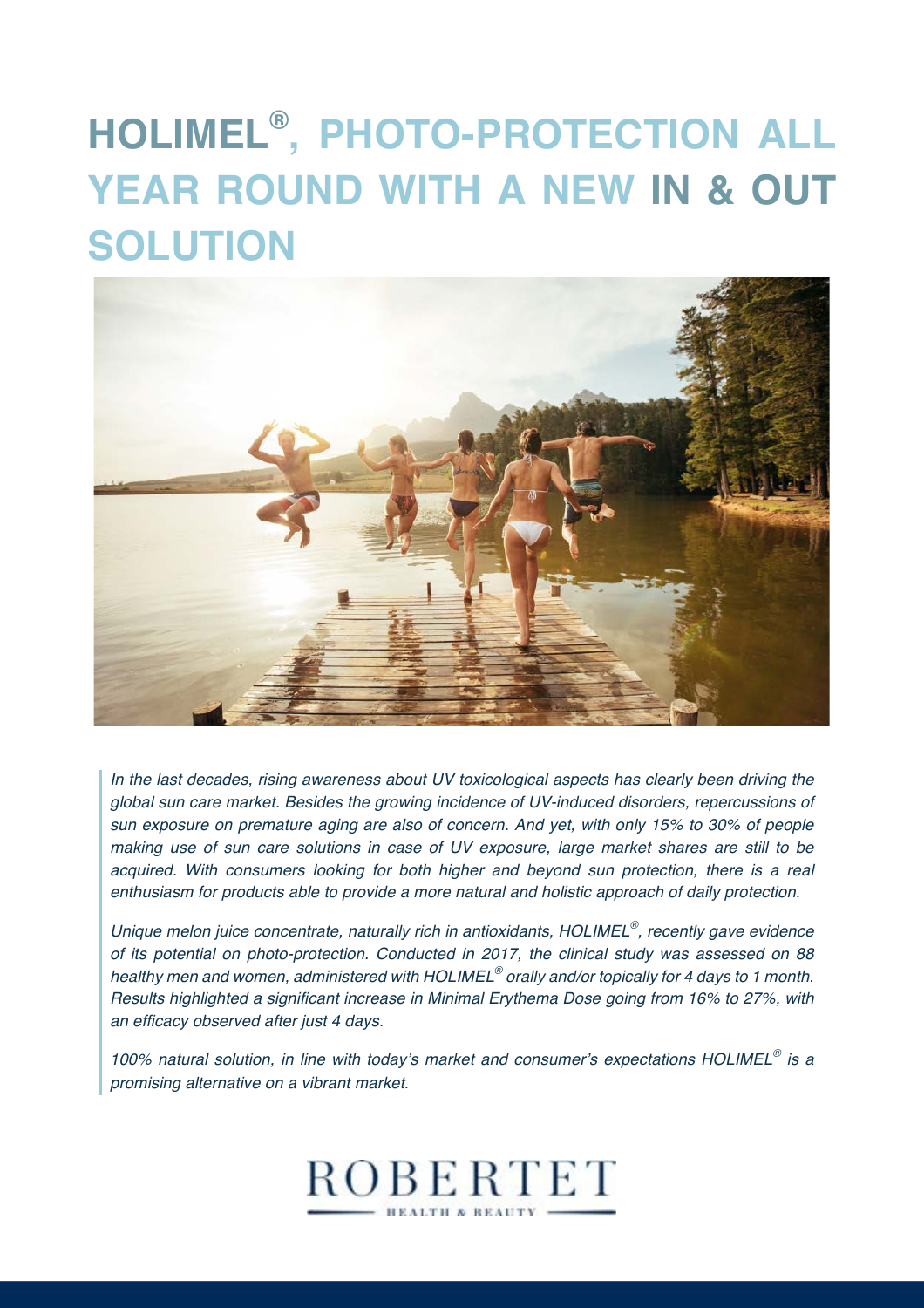# **SUN PROTECTION, A CHANGING MARKETPLACE**

In the last 40 years, the incidence of melanoma in the US increased over 15-fold [1]. Additionally, the relationship between UV and skin aging is now clearly recognized: UV exposure would be responsible for 80% of the visible changes commonly attributed to aging [2]. This stated situation currently goes along with a wider communication regarding the importance of sun protection and a rising awareness of the population. And yet, the awareness raising work has not yet born all its fruits: in a study published in 2015, the American Centers for Disease Control and Prevention emphasized that despite consumer's education, only 15% of men and 30% of women regularly make use of sunscreen in case of skin exposure [3].

From a market point of view, this effort is logically reflected in a vibrant market, with large shares still to be acquired. A dynamism illustrated in particular in the development of natural ingredients and emerging economies in Latin America and Asia Pacific. This renewal however comes with an increasing segmentation of the market and the emergence of contrasting trends within those segments.

#### *Mature vs emerging markets*

In 2015, 70% of the global demand was concentrated within 10 countries, led by the United States. In 2020, although North America will remain the largest market, it should have lost about 6% of its market shares in favor of emerging countries [4]. If the sun care market is globally projected to experience a 5.8% CAGR<sup>1</sup> by 2020, it is, in fact, a two-tier development. While mature markets, including US or Western Europe, should undergo between 1 and 5% annual growth, emerging markets in Asia Pacific and Latin America will experience soaring growth rates, reaching 11% CAGR for China and Brazil [5].

Among these emerging markets, Asia in particular is characterized by specific consumer needs and preferences, as reflected in:

- A step ahead in the area of mineral filters. When organic filters represent 90% of market shares in the US and Western Europe, 35% of UV filters used in Asian products currently are inorganic.

- A fragmented market. While in the US, 80% of UV protection ingredients are still dedicated to sun care products (10% to skin care, 5% to hair care), in Asia, only 55% go in traditional sun care products (35% in skin care, 10% in hair care) [5].

#### *Sun-care vs skincare*

On this market, another noteworthy trend emerges, driven by changing consumer habits on both mature and younger markets. While the classic sunscreen market seems under pressure, oscillating in recent years between slight decline and small increase (- 3% in 2013, +2% in 2015) [5] [6], the market of photo-protective skincare experiences an expansion. Lying behind this tendency, a growing interest for multi-task products and for a holistic approach of daily protection.

### *The pursuit of multipurpose solutions*

Introduced on the market in the 2000s with the concept of BB cream, multifunction solutions grew in popularity in recent years. Looking for more time efficient but still effective beauty routine, consumers attempt to simplify their daily habits and increasingly opt for products offering several benefits at once. Face mask/exfoliator, cleanser/toner, moisturizing/anti-aging/mattifying day cream,

 

<sup>1</sup> Compound Annual Growth Rate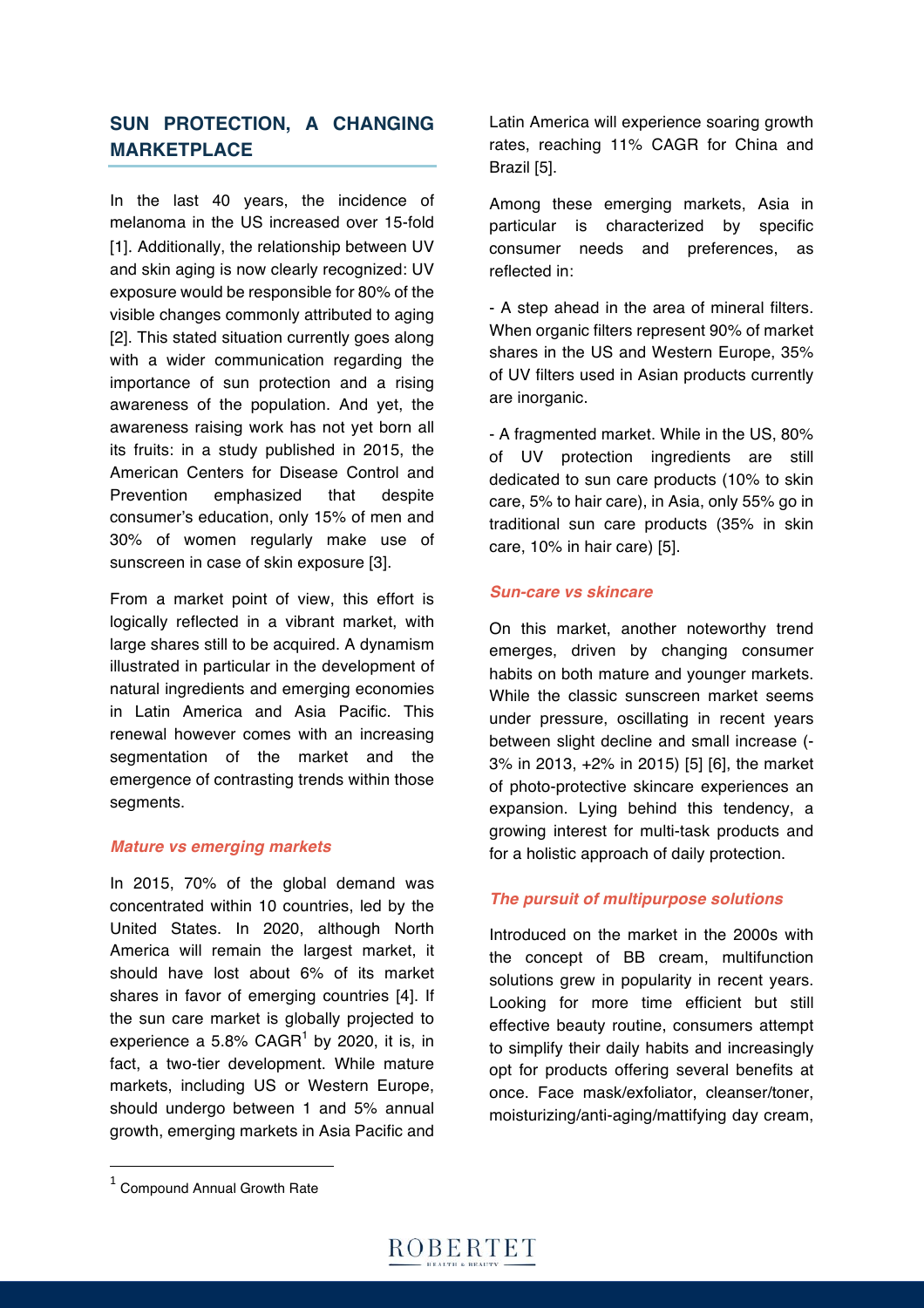there is a clear demand for multi-claim products and ingredients.

Among consumer's expectations, one of the leading trend relates to protection against every day environmental threats. Air contaminants, infrared and blue light, and of course UV radiations, this growing concern for both indoor and outdoor pollutants is driven by the increase of urban pollution in emerging markets and an awareness of their harmful effects not only on health but more importantly on skin aging. As a case in point, almost 20% of skincare products launched globally in 2015 carried an UV-protection claim while 8% of the ones launched in Australia in 2016 were positioned as "antipollution" [7].

On the other side, sun-care products are not spared either by the multipurpose trend. If day creams play sunscreens, brands are also working hard to make sun-care products more relevant to current needs. Anti-aging, moisturizing or anti-pollution, the purpose is to give consumers better reasons to use sunscreen on a regular basis.

With consumers looking for both higher sun protection and beyond sun protection, the border is slowly blurring between sun and skin care.

#### *The natural challenge*

Finally, major trend on the global market of personal care, the lean toward plant-based ingredients is widely represented on the segment of photo-protection. Associated with a strong desire for healthier products, the trend is also driven by a growing awareness of the use of synthetic chemicals whose safety for both people and their environment is the subject of frequent debates.

As an example, in 2015, 75% of adults using sun protection expressed their preference for natural ingredients, while nearly 25% of women with young children claimed to be concerned about the safety of sun protection

ingredients [6]. From a market point of view this is expected to result in a 19% growth of natural ingredients by 2020 [5]. According to Mintel, the trend should be particularly upward in North America and Western Europe, as well as through younger consumers [5].

# **HOLIMEL®, A HOLISTIC SOLUTION FOR PHOTO-PROTECTION**

**Last born of Bionov's SOD B® range of product, HOLIMEL® is a 100% natural melon juice concentrate, obtained from a unique proprietary and non-GMO variety of Cantaloupe melon. Original composition and high source of natural and protected Superoxide Dismutase (SOD), an essential antioxidant enzyme, HOLIMEL® acts by boosting the body's natural antioxidant defenses (SOD, Catalase, and Glutathione Peroxidase) thus preventing oxidative stress and inflammation. 100% bioactive, HOLIMEL® benefits from a proven efficacy against UV radiation side effects, demonstrated through both oral and topical route.**

Antioxidant property of Bionov's ingredients has been confirmed several times. Years of researches conducted on both human and animal models enabled not only to highlight a strong potential on various oxidative stressrelated disorders, but also to elucidate the complex way of action behind that. These scientific evidences are today supported by 3 gold standard clinical studies and more than 25 scientific publications.

## *HOLIMEL®, an in and out clinically proven efficacy*

Already recognized on the market of stress  $(Extramel^{\circledR})$  and cellulite (Dimpless $^{\circledR}$ ), Bionov<sup>®</sup> today puts its patented melon juice concentrate at the service of skin care. The potential of HOLIMEL<sup>®</sup> on UV side effects has

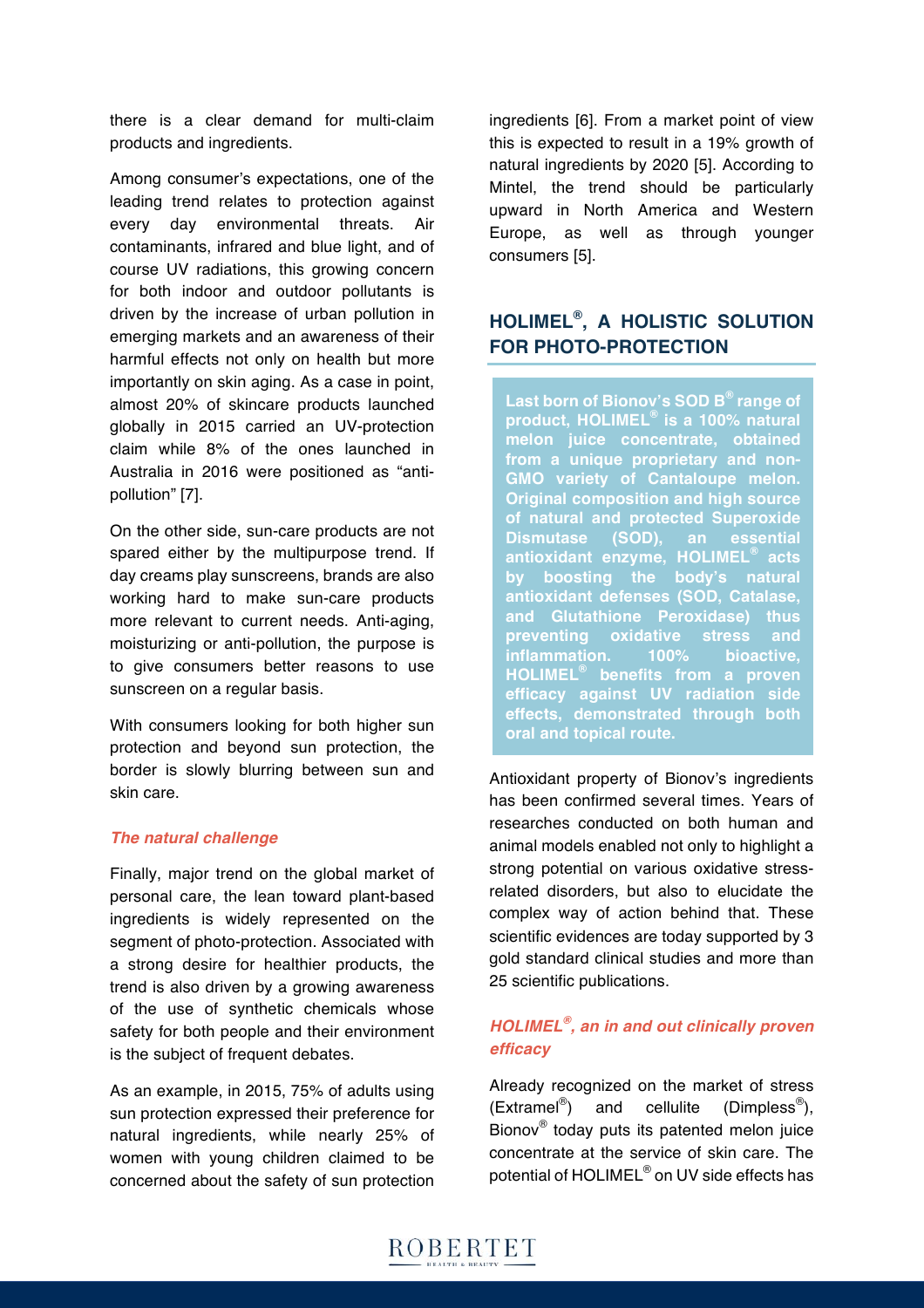in this way been investigated in a randomized, double blind and placebocontrolled clinical study, during 32 days, using Minimal Erythema Dose (MED) as primary outcome. Determined as the threshold dose of UV that will produce sunburn or redness, MED is thus directly correlated to skin UV protection.

Recently completed and still unpublished, the study was assessed on a total of 88 healthy male and female subjects (18 to 50 years old) with phototype II and III (from fair skin to darker white skin). The population was divided into 4 groups, all supplemented both orally and topically, and randomized as follow:

*Table 1. Distribution of Verum and Placebo among the subjects*

| Group                 | Number of<br>subjects | Dietary<br>supplement | Cream   |
|-----------------------|-----------------------|-----------------------|---------|
| "Active<br>cream"     | 22                    | Placebo               | Verum   |
| "Active<br>supplement | 22                    | Verum                 | Placebo |
| "Double<br>active"    | 22                    | Verum                 | Verum   |
| "Double<br>placebo"   | 22                    | Placebo               | Placebo |

The oral supplement was administered during 32 days and consisted in:

-One capsule of HOLIMEL<sup>®</sup> per dav. corresponding to a daily dose of 20mg or 280 IU of SOD, in the Verum groups,

-One capsule of Placebo per day, containing excipients only, in the Placebo groups.

The cream was administered once a day during 4 days, directly at the study site and consisted in:

-A neutral base with 0,1% of HOLIMEL<sup>®</sup> standardized at 6IU/g, in the Verum groups,

-A neutral base in the Placebo groups.

(The topical administration was assessed twice during the study, on different areas, between D0 and D3 and between D28 and D31.)

This factorial design enables, through an inter and intra-subject comparison, to assess all at once efficacy of the dietary supplement, of the cream, and finally efficacy of the combination of both.

## *HOLIMEL® improves skin resistance to photo-damages*

The measure of MED was performed on the buttock of each subject,  $20 \pm 4$  hours after exposure to controlled dose of UV with a solar simulator (wavelength 280-400 nm); at D0, D5 and D33. The efficacy of the product was thus assessed for 4 days of topical administration, 32 days of oral supplementation and for the combo of both.

Reported in Figure 1, the results highlight a significant increase of MED, occurring in all the groups supplemented with the Verum:



Placebo C) Double Active

**Holimel®** 

 $\Omega$ 

*Figure 1. MED evaluation after oral supplementation and topical administration with Verum or Placebo. A) Results after 4 days of Verum cream and Placebo*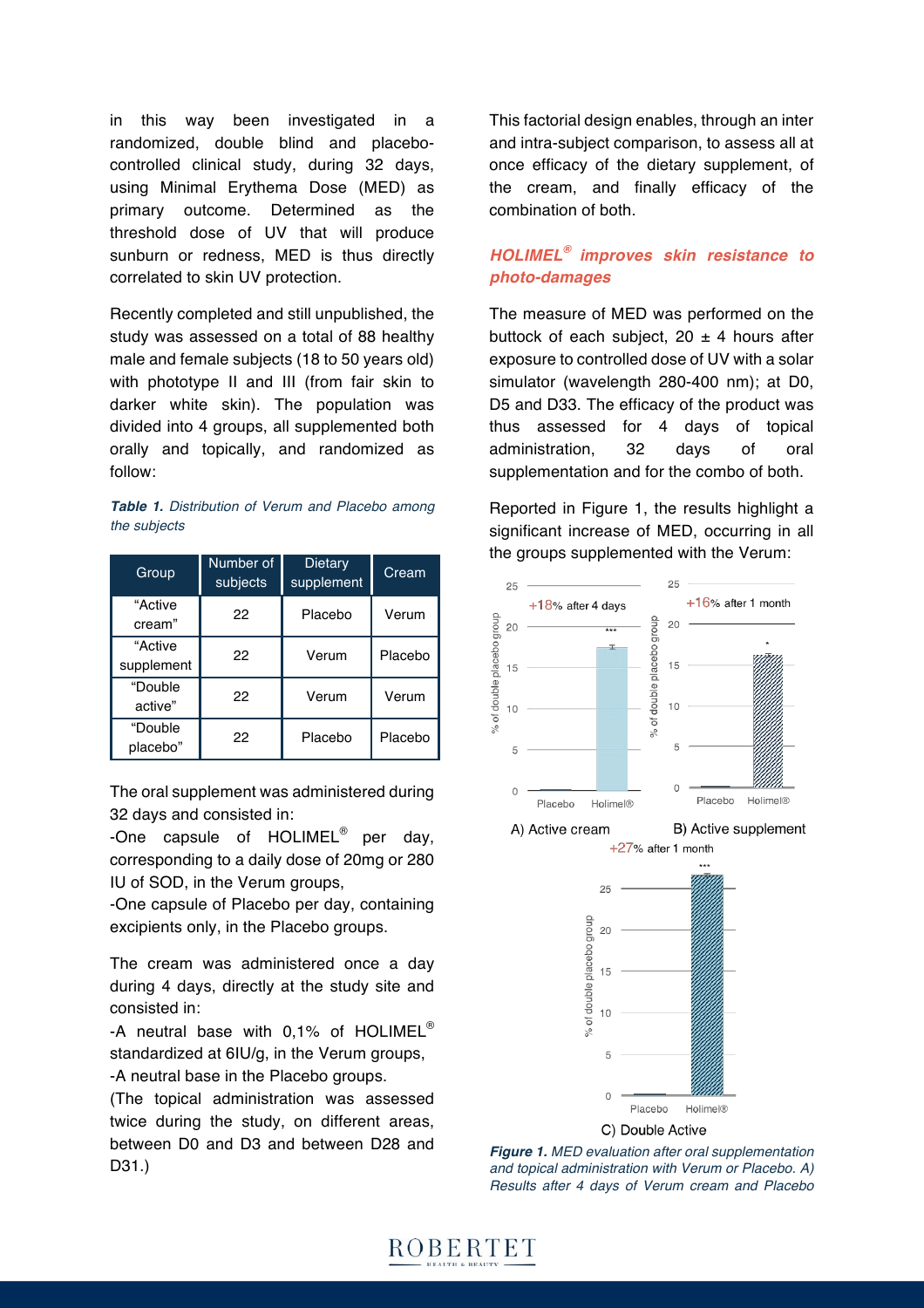*supplement. B) Results after 1 month of Verum supplement and Placebo cream. C) Results after 1 month of double Verum. Values are % of placebo ± SEM. (\*p<0.05, \*\*\* p<0.001)*

-A significant increase of **18%** (A) after **4 days** of **topical** application of HOLIMEL®,

-A significant increases of **16%** (B) after **32 days** of **oral** supplementation with HOLIMEL®,

-Finally, a significant increase of **27%** (C) after **32 days of oral** supplementation and **4 days of topical** administration.

-On the other side, no difference could be observed in the double placebo group.

Whether administrated orally or topically, HOLIMEL® is thus able to improve resistance of the skin to UV irradiations and associated damages. Results observed in the "Double active" group even suggest that its efficacy could be fostered when used both orally and topically. It could thus be interesting to observe the effect of an entire month of combined use.

## *HOLIMEL® boosts endogenous antioxidant expression*

Those substantiating data are not the first ones encouraging Bionov®'s melon juice concentrate in UV protection. Conducted in 2016 as preliminary research, an experiment on human skin explants demonstrated that a topical administration of HOLIMEL® was able to stimulate the expression of endogenous antioxidants, in the same way as already observed after oral administration.

In this study, the explants were placed on culture medium and HOLIMEL® applied to their surface once a day during 4 days. Untreated explants were used as a negative control and sunscreen (FPS30) treated explants as a positive one. After 4 days of treatment, a natural light simulator was used to irradiate the explants (1.5 J/cm2 of UVB + 22 J/cm2 of UVA). The quantification of endogenous antioxidant defenses in the skin was assessed after 24 more hours of incubation, through western blotting.

Results reported in Figure 2 confirm that topical administration of HOLIMEL® leads to an increase in the expression of endogenous antioxidant enzymes, with a 63%, 39% and 13% increase for SOD, CAT and GPx respectively.



*Figure 2. Skin antioxidant enzymes expression in irradiated human explants treated (Holimel® ) or not (control) with Holimel® . Values are % of irradiated control ± SEM. (\*p<0.05; \*\*p<0.01)* 

## *HOLIMEL® prevents UV-related skin alterations*

Marker for UV irradiation harmful effects, occurrence of sunburn cells was assessed on the same irradiated human explants than already noted.

Arising in reaction to UVB dose exceeding a threshold damage response, sunburn cells are none other than irreparably and severely damaged keratinocytes. Being potentially mutagenic, they exhibit then the capacity to release a tumor necrosis factor marking them for destruction by apoptosis.

Characterized by pyknotic nucleus and eosinophilic cytoplasm, sunburn cells where quantified through histologic staining.

Presented in Figure 3, the results show that HOLIMEL® was able to prevent UV radiations side effects, with a 74% decrease in sunburn

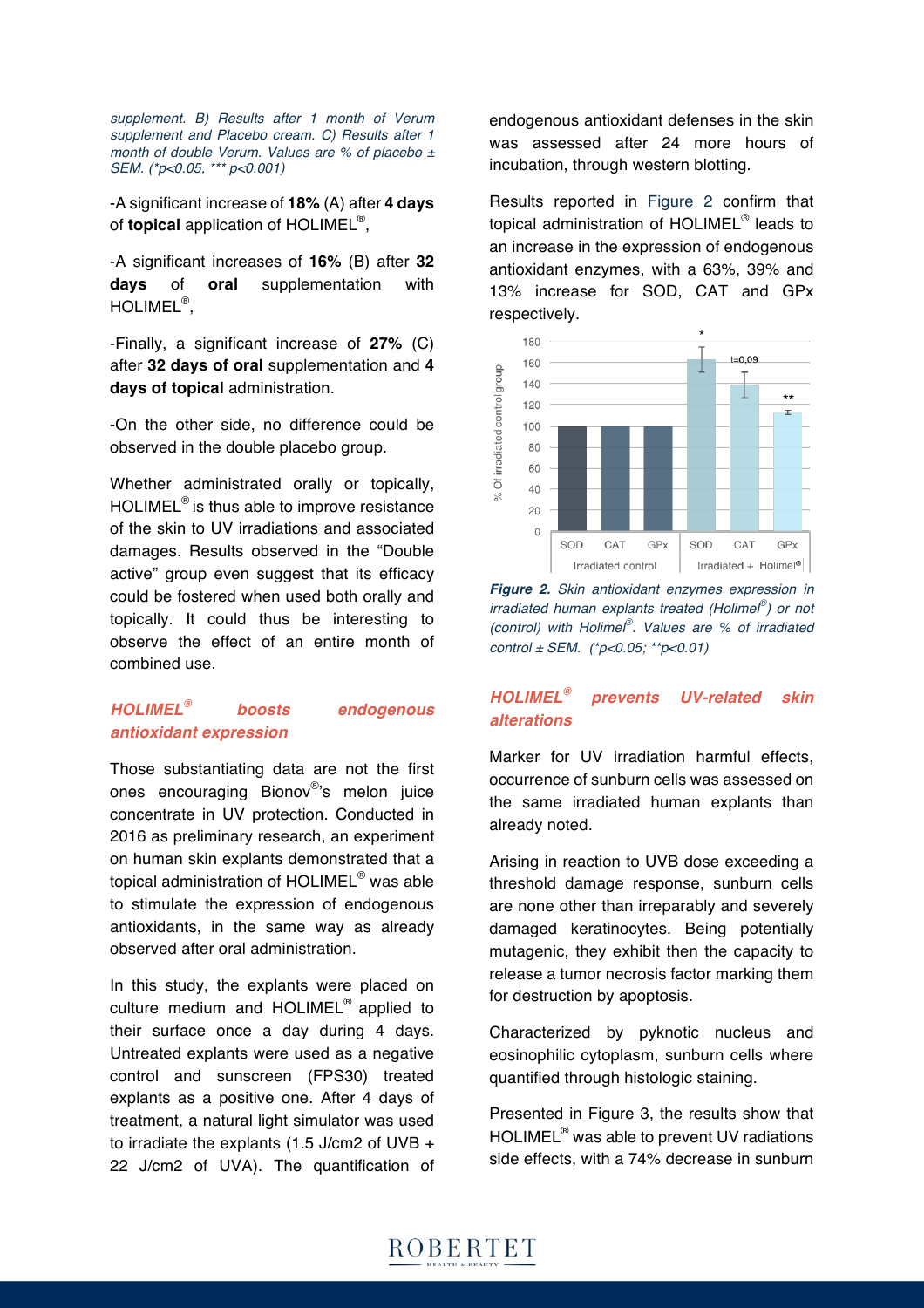#### cells occurrence between untreated and HOLIMEL® treated irradiated explants.



*Figure 3. Sunburn cells detection in irradiated human skin explants treated (Holimel® ) or not (Control) with Holimel® through histologic staining. Values are % of irradiated control ± SEM. (§§§p<0,001 compared with unirradiated control; \*p<0.05 effect of Holimel® compared with Irradiated control)*

Through its antioxidant property and its ability to increase the expression of the body's own antioxidant defenses, HOLIMEL® is thus able to improve skin resistance to UV irradiations and associated harmful effects.

# **UV RAYS, OXIDATIVE STRESS AND ASSOCIATED DAMAGES**

Because of its role of dynamic interface between internal and external environment, skin is particularly exposed to both

endogenous and exogenous factors. Largest body organ and first line of defense it hence appears as a major target for exogenous toxic threats, such as UV radiations (UVR). Besides the incontestable positive effects of solar exposure on human health, UV have been widely investigated for toxicology aspects. Capable of altering both skin structure and function, UV are today regarded as the most important risk factor for skin disorders, going from sunburns to skin cancers [8]. In addition, UV would be responsible for 80% of the visible changes commonly attributed to skin aging, including pigmentation disorders, wrinkles and texture [2].

Within the skin, solar radiations behave differently depending on their wavelength:

- If the whole solar spectrum participates in skin cell damages, **shorter wavelength UVB (280-315 nm)** are considered to be the most noxious. With a limited ability to penetrate skin layers, UVB are almost completely absorbed by the epidermis; they are however **directly** absorbed by DNA and thus highly mutagenic [8]. UVB have the primary responsibility for skin reddening and sunburn and play a key role in the development of skin cancer.

- Accounting for 95% of UVR reaching the earth surface, **longer wavelengths UVA (315-400 nm)** penetrate deeply into the dermis. Responsible for reactive oxygen species (ROS) overproduction, they cause damages through **indirect** photosensitizing reactions. UVA play the major part in tanning and photo-aging and, although at a lower level, contribute to significant epidermis damages, including skin cancers.

Whether acting directly or indirectly, UVR affect skin physiology in different manners (Figure 4):

- **DNA damages.** The effects of UVR on DNA are mostly caused by the formation of dimeric photoproducts between adjacent pyrimidine

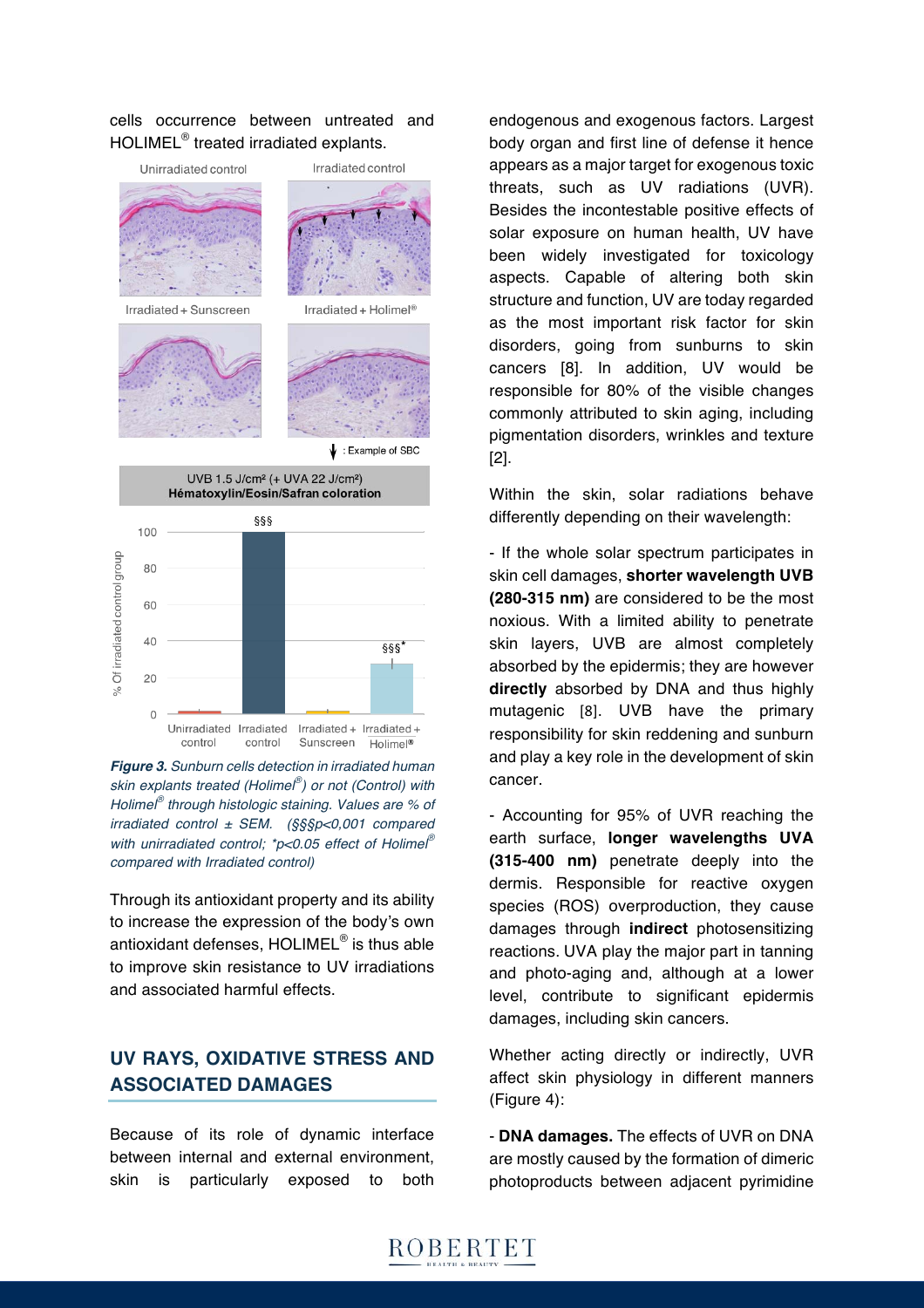bases on the same strand, which are directly involved in mutations in the epidermal cells and in the development of cancer cells. DNA damages also occur indirectly via interaction of ROS with intracellular chromophores and photosensitizers. The resulting oxidative imbalance is then responsible for transient and permanent genetic damages. In the epidermis, UVB act primarily on keratinocytes, which react to dose exceeding a threshold damage response, by the occurrence of sunburn cells, irreparably damaged keratinocytes marked for apoptosis;

- **Inflammation** is one of the most obvious effects of UVR on the skin. UV induce a cascade of cytokines, vasoactive and neuroactive mediators in the skin that together result in an inflammatory response and causes erythema and sunburn [8];

- **Modulation of signal transduction pathways.** Because ROS are normally involved in cellular signaling, UV-induced ROS imbalance results in a dysregulation of multiple genes expression. In the skin, these signaling pathways converge to stimulate transcription factor AP-1, leading to enhanced matrix and collagen degradation as well as decreased collagen synthesis [2]. These modifications in connective tissue are directly involved in photo-aging;

**- Protein oxidation and lipid peroxidation.** Direct consequence of oxidative stress, oxidation of proteins and lipids alters their structure and interferes with their function.

As reflected in Figure 4, oxidative stress is thus strongly involved in UV-induced damages, going from photo-aging and skin disorders to skin cancers. Firstly responsible for ROS overproduction, several studies highlight that UVR would additionally be able to induce an impairment of the epidermal antioxidant defense system [9]. Although highly effective, our endogenous defenses

hence rapidly become overwhelmed in case of repeated and prolonged UV exposure.



*Figure 4. Mechanism of UVA and UVB-associated skin photo-damages and photo-aging.*

Already well recognized for its antioxidant property, HOLIMEL® has been shown not only to decrease markers for oxidative stress but to induce the body's own defense mechanism [10] [11] [12]. This antioxidant capacity has also been proven to secondly act on inflammation, as already evidenced several times [10] [13], and today confirmed clinically through a increase of MED. Finally, HOLIMEL<sup>®</sup> demonstrated a strong capacity to prevent sunburn cells occurrence, a wellknown marker for UVB side effects.

With its clinically proven efficacy against UVinduced oxidative stress, inflammation and sunburn cells, HOLIMEL<sup>®</sup> contributes to skin resistance to both UVA and UVB damages. It thus represents a relevant solution for an effective photo-protection.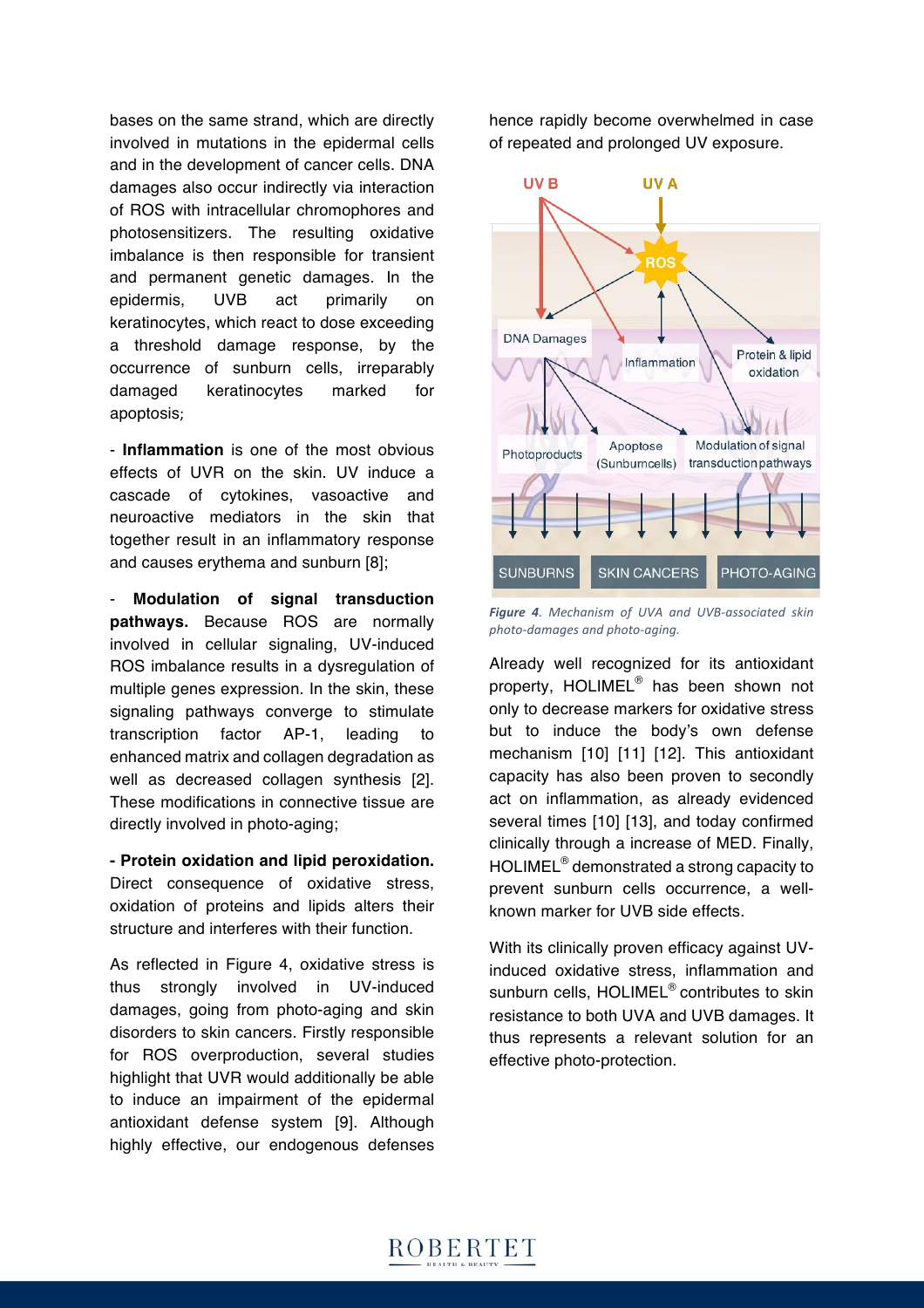*Clinically proven to protect skin against both UVA and UVB-associated damages, HOLIMEL® is a unique and effective solution for photo-protection. Natural, low-dose and efficient both in & out, HOLIMEL® appears as a promising alternative, on a market looking for holistic and plant-based solutions.*

# **HEALTH BENEFITS**

#### 100% natural antioxidant

Boosts endogenous antioxidant defenses Increases skin resistance to UV irradiations Reduces UVA & UVB-related skin damages Fast-acting (Oral: 1 month, Topic: 4 days)

# **CONSUMER ORIENTED**

Oral and/or topical Low dose Allergen free Vegan Kosher & Halal

## **PROVEN EFFICACY**

1 clinical trial 1 preclinical trial on human explants Demonstrated way of action Demonstrated bioactivity Protective coating

## **NATURAL PROCESS**

**Patented** Green & gentle on environment Solvent free Additive free Made in France

#### **BIBLIOGRAPHY**

- [1] SkinCare Ingredients online conference, 2017.
- [2] F. Flament & al. «Effect of the sun on visible clinical signs of aging in Caucasian skin,» *Clinical, Cosmetic and Investigational Dermatology,* 2013.
- [3] Centers for Disease Control and Prevention, «Patterns of sunscreen use on the face and other exposed skin among US adults,» *J Am Acad Dermatol,* 2015.
- [4] Transparency Market, 2016.
- [5] Euromonitor, 2017.
- [6] Women's marketing, 2015.
- [7] Mintel GNPD, 2017.
- [8] J. D'Orazio & al., «UV Radiation and the Skin,» *Int. J. Mol. Sci.*, 2013.
- [9] D. Bickers & al. «Oxidative Stress in the Pathogenesis of Skin Disease,» *Journal of Investigative Dermatology*, 2006.
- [10] J. Carillon & al. «Cafeteria diet induces obesity and insulin resistance associated with oxidative stress but not with inflammation: improvement by dietary supplementation with a melon superoxide dismutase,» *Free Radical Biology and Medicine,* 2013.
- [11] J. Carillon & al. «Curative diet supplementation with a melon superoxide dismutase reduces adipose tissue in obese hamsters by improving insulin sensitivity,» *Mol. Nutr. Food Res,* 2014.
- [12] J. Carillon & al. «Diet supplementation with a specific melon concentrate improves oviduct antioxidant defenses and egg characteristics in laying hens,» *Poultry Science Association Inc,* 2016.
- [13] F. Barbé & al. «Maintien de l'intégrité musculaire et articulaire: les bénéfices de la Superoxyde Dismutase végétale,» *43ème journée de la recherche équine*, 2017.